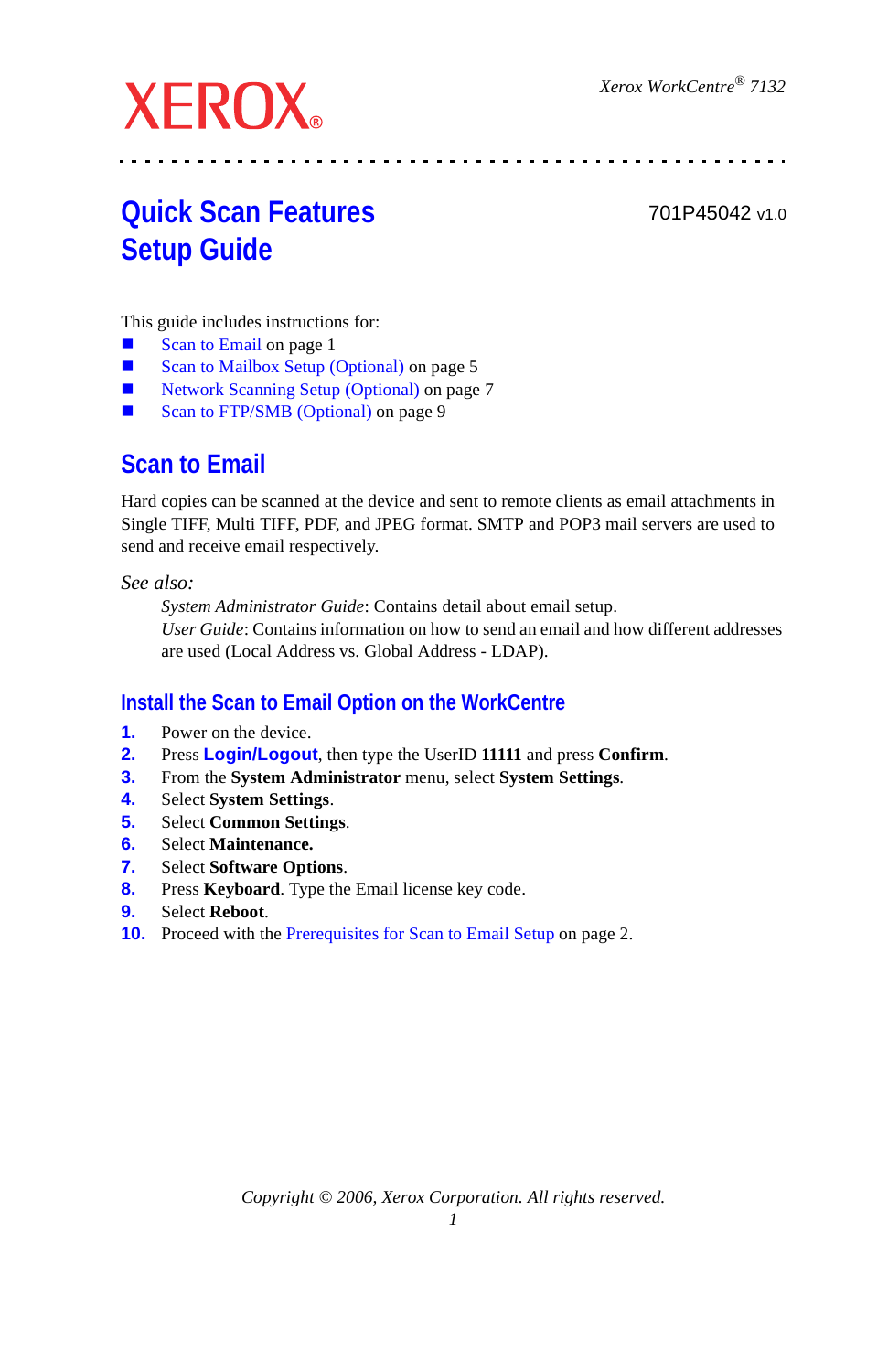## <span id="page-1-0"></span>**Prerequisites for Scan to Email Setup**

Confirm that:

- **1.** An existing operational network using TCP/IP is available.
- **2.** The device must be setup with DNS and the Domain Name settings for the network. have been correctly setup for the multifunction device.

| Data to Setup Email                         | <b>Install Requirement</b> | Comments                                                                                                                               |
|---------------------------------------------|----------------------------|----------------------------------------------------------------------------------------------------------------------------------------|
| SMTP mail server Host<br>Name or IP address | Required                   | If using an external mail<br>server, your Internet Service<br>Provider will provide you<br>with the mail server name or<br>IP address. |
| SMTP login/password                         | Required*                  |                                                                                                                                        |
| WorkCentre Email address                    | Required                   | This email address will fill in<br>the "From" field on the<br>emails sent from the device.                                             |
| Local email addresses                       | Optional                   | A Local Address Book can<br>be created to store email<br>addresses.                                                                    |
| LDAP server address can<br>be enabled       | <b>I DAP Host Name</b>     | Displays only email<br>addresses on the corporate<br>(LDAP) internal address<br>book.                                                  |

\* Only if the SMTP server requires login and password for authentication.

#### **Procedure for Scan to Email Setup**

- **1.** Enable the Scan to Email option using the instructions in Install the Scan to Email [Option on the WorkCentre on page 1.](#page-0-1)
- **2.** Press **Login/Logout**, then type the UserID **11111** and press **Confirm**.
- **3.** From the **System Administrator** menu, select **System Settings**.
- **4.** Select **System Settings.**
- **5.** Select **Network Settings**.
- **6.** Select **Port Settings**.
- **7.** Enable the **Receive E-Mail** port and **Send E-Mail** port by highlighting each port and selecting **Change Settings**.
- **8.** Select **Close** several times then **Exit**. The device will reboot.
- **9.** From a workstation, open up a web browser (such as Internet Explorer), and then enter the IP address in the format http://xxx.xxx.xxx.xxx (the xxx's represent the device IP address). If connected properly, you should see a CentreWare Internet Services web page for your device.

*Copyright © 2006, Xerox Corporation. All rights reserved.*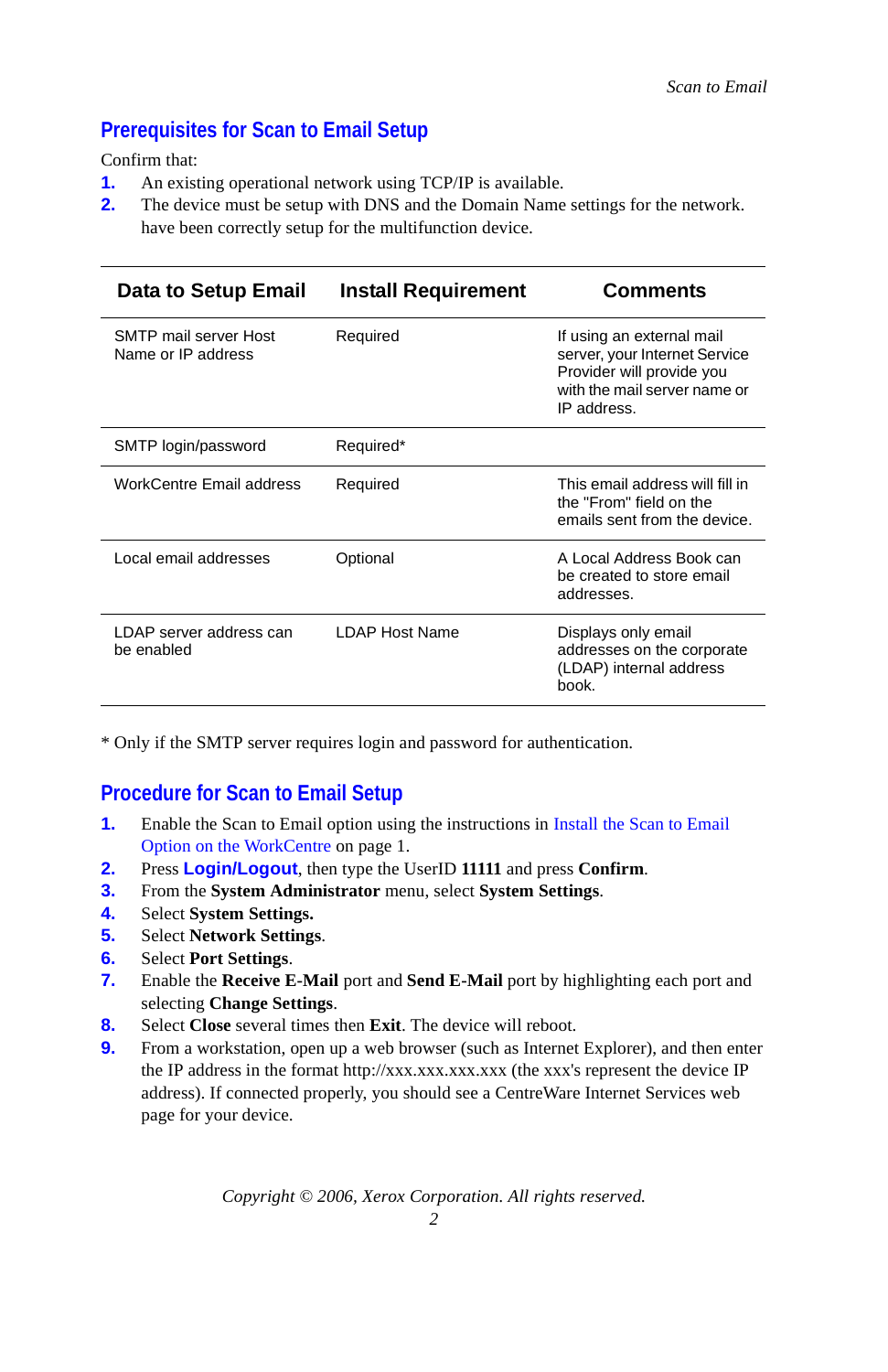- **10.** Set up the SMTP server configuration via CentreWare Internet Services:
	- **a.** Click the **Properties** tab.
	- **b.** Click the **Protocols Settings** folder.
	- **c.** Click **SMTP**.
	- **d.** Enter the SMTP mail server host name or IP address and port number (the default is port 25).
	- **e.** Select an authentication type, if required by the SMTP server.
	- **f.** Enter a **User name** and **Password** to be used for authentication, if required.
	- **g.** Click on **Apply New Settings**.
	- **h.** Enter the user name of 11111 and the password of x-admin if prompted for a User name and Password.
	- **i.** Ignore the screen to reboot the machine.
- **11.** Set up the Machine Email address via CentreWare Internet Services:
	- **a.** Click the **Properties** tab.
	- **b.** Click on **Machine Details**.
	- **c.** Enter the information for the Machine Email Address.
	- **d.** Click on **Apply New Settings**.
	- **e.** Click on **Reboot Machine**.
- **12.** From the device, load a sample document that you want to email into the document feeder.
- **13.** Press the **All Services** button.
- **14.** Press the **E-Mail** button.
- **15.** Press the **Keyboard** button to type an email address using the keypad.
- **16.** Press the **Start** button.
- **17.** Verify that the recipient(s) received the email with the document attached.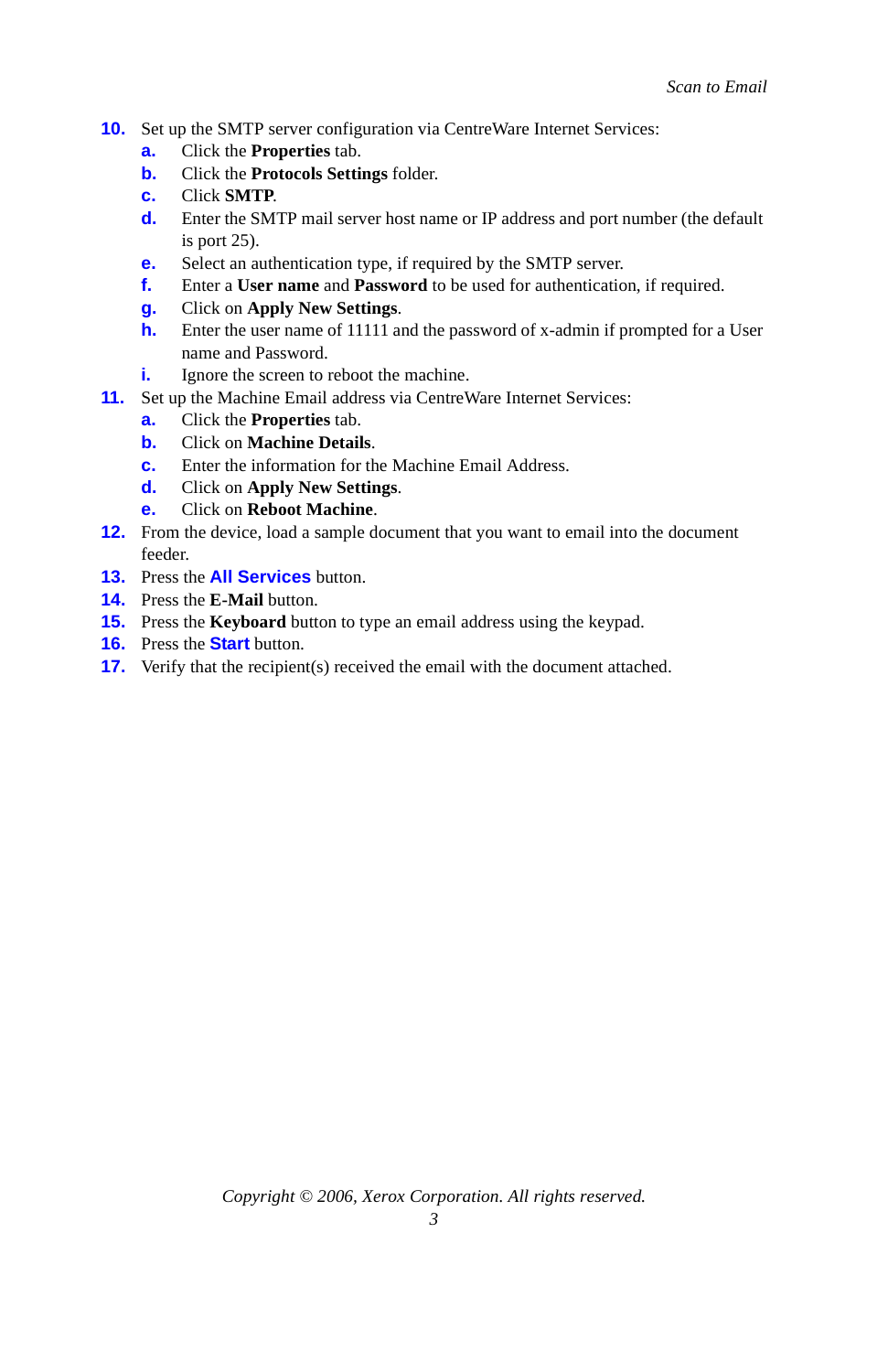## **Scan to Email Troubleshooting**

For internal corporate mail servers, substitute the word "Corporate" for "ISP" in the following troubleshooting table.

| Symptom                               | <b>Possible Cause</b>                                                                                          | <b>Resolution/Validation</b>                                                                                                                                                                                                                                                                                    |
|---------------------------------------|----------------------------------------------------------------------------------------------------------------|-----------------------------------------------------------------------------------------------------------------------------------------------------------------------------------------------------------------------------------------------------------------------------------------------------------------|
| SMTP error at<br>multifunction device | Incorrect Mail Server or<br>Host Name                                                                          | Validate that the correct ISP mail<br>server name has been entered in<br>the SMTP Host Name field.                                                                                                                                                                                                              |
|                                       | Incorrect settings in<br>Microsoft Outlook Express                                                             | Verify that you can access the ISP<br>mail server from within Microsoft<br>Outlook Express and that all<br>settings are correct.                                                                                                                                                                                |
|                                       | Incorrect multifunction<br>device email address<br>entered                                                     | Verify that the device is using the<br>correct email address in the From:<br>field. The Email address must<br>match what the ISP's mail server is<br>expecting.                                                                                                                                                 |
|                                       | <b>ISP requires SMTP</b><br>authentication to their mail<br>server                                             | Check with your ISP to determine<br>if this is a requirement. If so,<br>enable SMTP authentication for<br>the multifunction device via<br>CentreWare Internet Services.                                                                                                                                         |
|                                       | ISP does not allow mail on<br>the standard port number<br>25                                                   | Check with your ISP to determine<br>if this is the problem. Ask if they<br>can accept mail on another port<br>number. If so, change the SMTP<br>port number for the multifunction<br>device via CentreWare Internet<br>Services.                                                                                |
|                                       | ISP requires login to the<br>email account via Microsoft<br>Outlook Express before<br>allowing mail to be sent | Check with your ISP to determine<br>if this is a requirement. If so, login<br>to the Microsoft Outlook Express<br>account, and then try sending the<br>email. If this is successful, you can<br>set Outlook Express to check<br>email every 5 or 10 minutes for the<br>multifunction device's email<br>account. |

*Copyright © 2006, Xerox Corporation. All rights reserved.*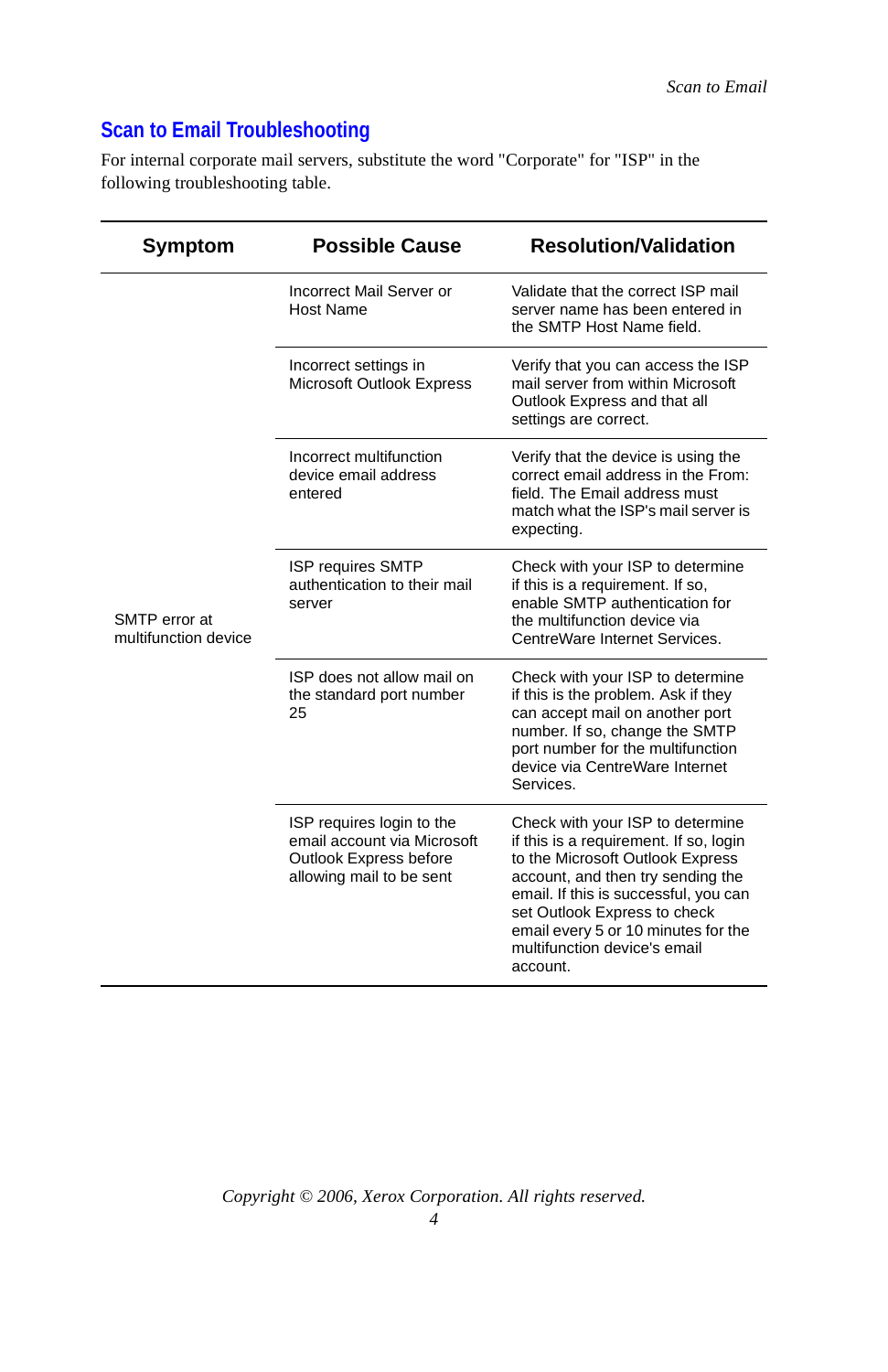# <span id="page-4-0"></span>**Scan to Mailbox Setup (Optional)**

This feature allows documents to be stored in a mailbox for future processing. Scan to Mailbox can be setup at the machine control panel or at a network computer through the CentreWare Internet Services webpage. Instructions for each method are shown.

#### *See also:*

*System Administrator Guide*: Contains detail concerning Network Scanning setup. *User Guide*: Contains information on mailbox setup through the control panel, as well as CentreWare Internet Services.

#### **Prerequisites for Scan to Mailbox Setup**

Confirm that:

**1.** An existing operational network utilizing TCP/IP is available.

#### **Procedure for Scan to Mailbox Setup through the Control Panel**

- **1.** Press **Login/Logout**, then type the UserID **11111** and press **Confirm**.
- **2.** From the **System Administrator** menu, select **System Settings**.
- **3.** Select **Setup Menu**.
- **4.** Select **Mailbox**.
- **5.** Select a mailbox to configure and press **Create/Delete**.
- **6.** Select password options and type a password, if desired. If a password is entered for a mailbox, no one else can access that mailbox before entering the password.
- **7.** Select **Mailbox Name** and press **Change Settings**.
- **8.** Type a name for the mailbox and press **Save**.
- **9.** Change other settings as desired. When finished, select **Close** several times then **Exit**.

## **Procedure for Scan to Mailbox Setup through CentreWare Internet Services**

- **1.** From a workstation, open up a web browser (such as Internet Explorer), and then enter the device's IP address in the format http://xxx.xxx.xxx.xxx (the xxx's represent the device's IP address). If connected properly, you should see a CentreWare Internet Services web page for your device.
- **2.** Create mailboxes:
	- **a.** Click the **Properties** tab.
	- **b.** Click the **Mailboxes** folder.
	- **c.** Click the **Edit** button.
	- **d.** Enter the appropriate information. If a password is entered for a mailbox, no one else can access that mailbox before entering the password.
	- **e.** Click on **Apply New Settings**.

#### **Note**

If prompted to enter a User Name and Password, the default settings are 11111 and x-admin respectively.

*Copyright © 2006, Xerox Corporation. All rights reserved.*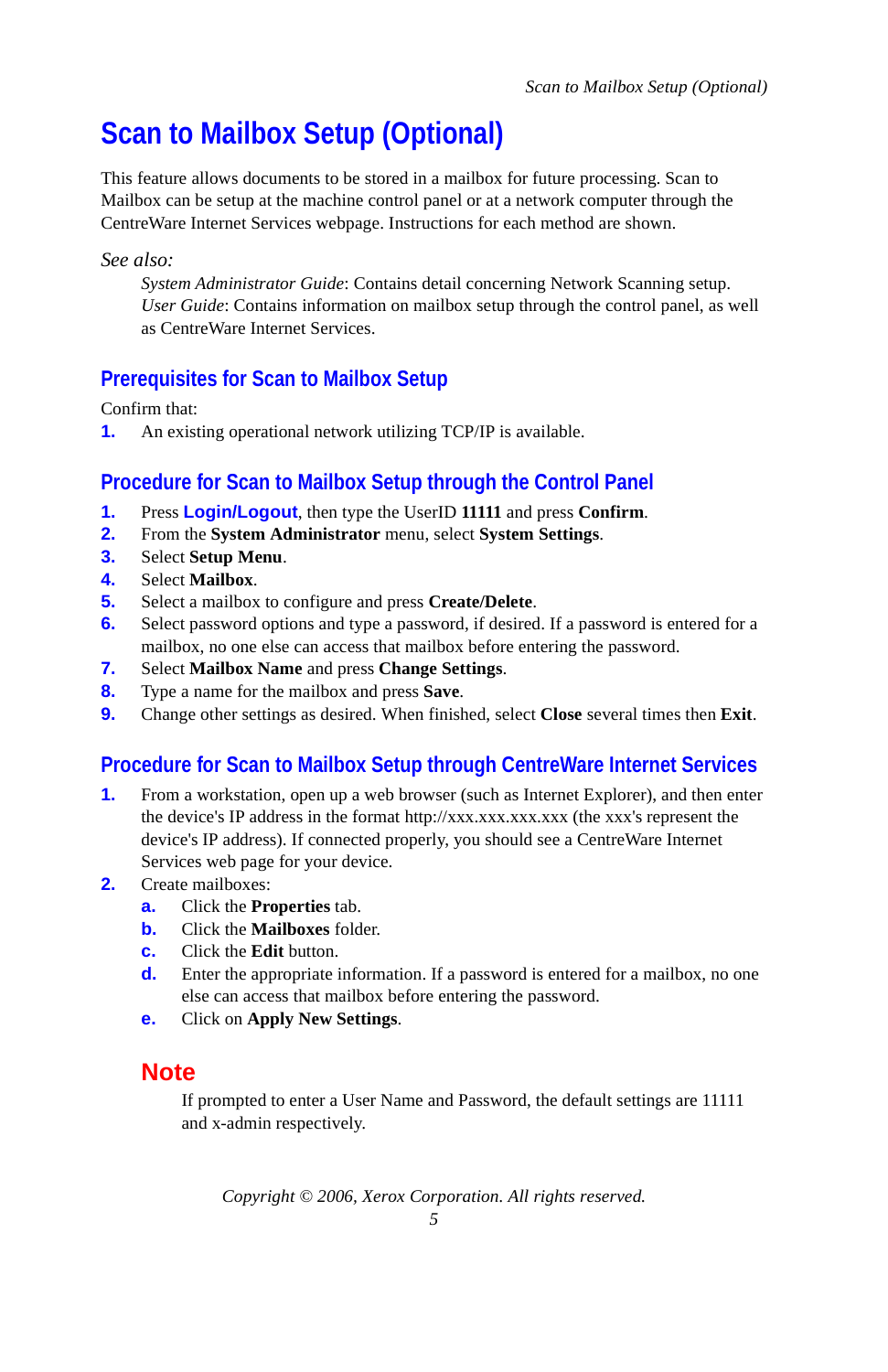## **Procedure for Scanning to Mailbox**

- **1.** At the device, select **All Services** and **Scan to Mailbox**.
	- **a.** Select the mailbox number to which you want to scan a document.
	- **b.** Load the sample document into the document feeder.
	- **c.** Press the **Start** button.
- **2.** Verify that the scanned document is in the mailbox.
	- **a.** Select the mailbox number to which the document was scanned.
		- **b.** Select **Document List**.

### **Note**

To retrieve the scanned document to a Windows PC, install the scan driver on the PC or use CentreWare Internet Services. More information can be found on the CentreWare Utilities CD-ROM and the "CentreWare Internet Services" chapter of the User Guide.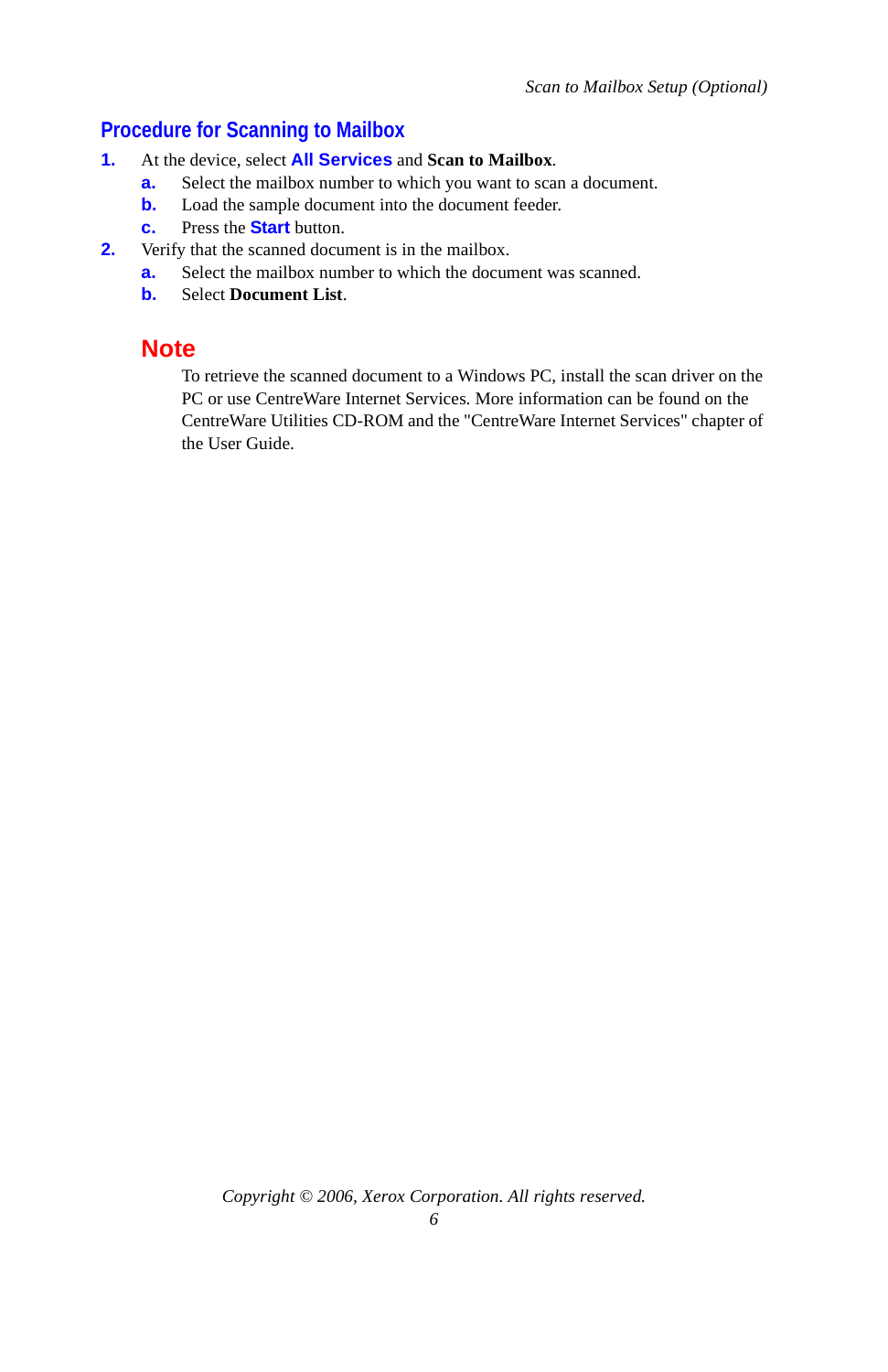# <span id="page-6-0"></span>**Network Scanning Setup (Optional)**

Network scanning uses FTP or SMB protocols to transfer scanned documents on to a server or a client. Templates (scanned file properties) and repositories (destination folders) need to be set up to enable network scanning.

*See also:* 

*User Guide*: Contains information on how to set up templates and repositories. *System Administrator Guide*: Contains details about Network Scanning setup.

## **Prerequisites for Network Scanning Setup**

Confirm that:

- **1.** An existing operational network utilizing TCP/IP is available.
- **2.** A repository (folder) exists on the FTP or SMB server to hold the scanned documents. A user account for the device must be created on the server that allows access to the repository folder.

## **Procedures for Network Scanning Setup**

- **1.** Press **Login/Logout**, then type the UserID **11111** and press **Confirm**.
- **2.** From the **System Administrator** menu, select **System Settings**.
- **3.** Select **System Settings**.
- **4.** Select **Network Settings**.
- **5.** Select **Port Settings**.
- **6.** Enable the following ports by highlighting each port and select **Change Settings**.
	- **a.** Internet Services (HTTP).
	- **b.** FTP Client Port or SMB Port (depending on which protocol is used).
	- **c.** SNMP Port.
	- **d.** SOAP Port.
- **7.** Select **Close** several times then **Exit**. The device will reboot.
- **8.** From a workstation, open up a web browser (such as Internet Explorer), and then enter the device's IP address in the format http://xxx.xxx.xxx.xxx (the xxx's represent the device's IP address). If connected properly, you should see a CentreWare Internet Services web page for your device.
- **9.** Create a Repository setting.
	- **a.** Select the **Print/Scan Services** tab.
	- **b.** Select **Job Templates**.
	- **c.** Select the **Display Job Template Screen** button.
	- **d.** Select **File Repository Setup**.
	- **e.** Enter the appropriate information to name this repository setting and provide a path to the repository folder previously created on the FTP or SMB server. The Port setting can be left blank. (For Anonymous FTP, a value must be entered in the password field).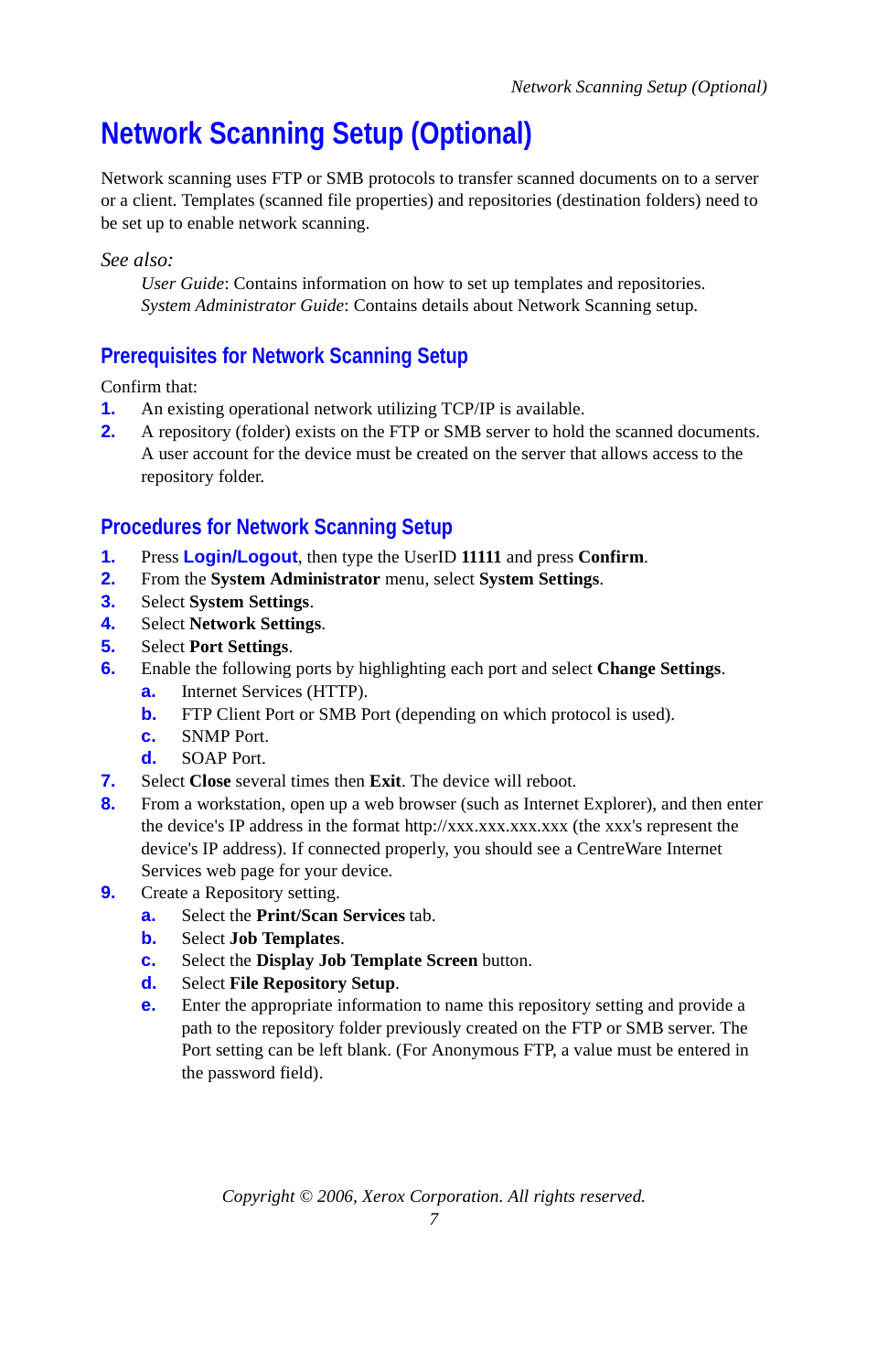**f.** Select **Apply**.

#### **Note**

If prompted to enter a User Name and Password, the default settings are 11111 and x-admin respectively.

- **10.** Create a Template.
	- **a.** Select the **Template** button.
	- **b.** Select **Create New**.
	- **c.** Enter a name for the template.
	- **d.** Select **Public** for the Repository Type. The repository created above should appear in the window.

## **Note**

A private template does not require separate repository settings, since the routing information is entered directly into the template itself.

- **e.** Select **Next**.
- **f.** Make selections as needed to define the properties of the scanned files created by this template.
- **g.** Select **OK**.

#### **Procedure for Network Scanning**

- **1.** At the device select **All Services** and **Network Scanning**.
- **2.** Select a template from the list. You can also change any other value from the control panel without impacting the template configuration; only the current job will be affected.
- **3.** Load a sample document into the document feeder.
- **4.** Press the green **Start** button. The job is sent to the server using FTP or SMB protocol as defined within the template.
- **5.** From a workstation, log on to the FTP or SMB Server. Navigate to the repository (destination) that was specified earlier. Your scanned document is located in that folder.

## **Note**

If remote authentication has been enabled, a separate login screen appears when the Network Scanning feature is selected. Documents are not scanned unless the remote authentication server authenticates user access.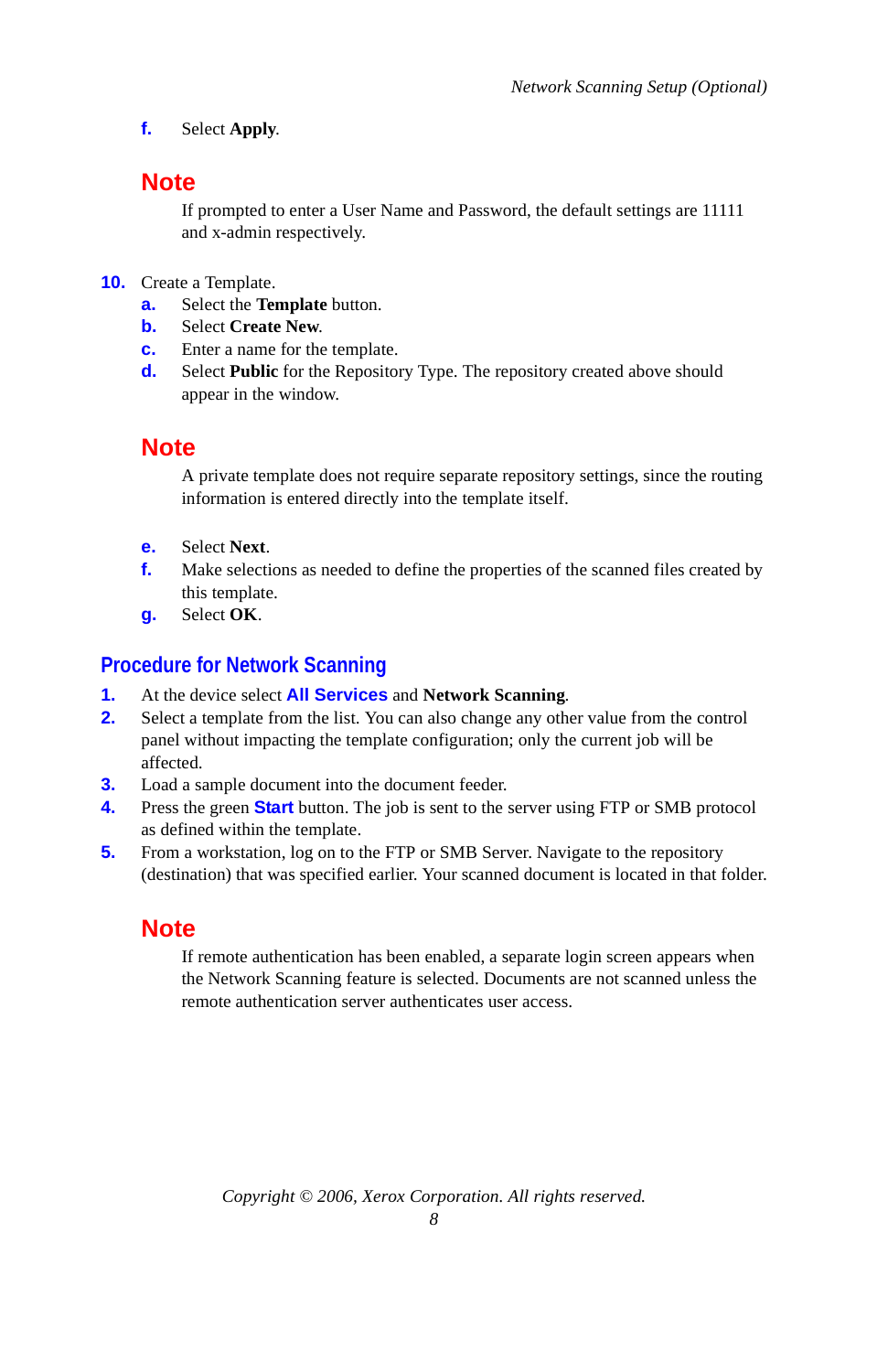# <span id="page-8-0"></span>**Scan to FTP/SMB (Optional)**

Files can be scanned on the multifunction device and routed to a server or a client using FTP or SMB protocols. Directory structures (repositories) need to be created on the server to hold the scanned documents.

*See also:* 

*System Administrator Guide*: Contains more detail concerning Scan to FTP/SMB setup. *User Guide*: Contains information on how to set up templates and repositories.

## **Prerequisites for Scan to FTP/SMB**

Confirm that:

- **1.** An existing operational network utilizing TCP/IP is available.
- **2.** FTP/SMB Server/Client exists and is running.
- **3.** A repository (folder) exists on the FTP/SMB server to hold the scanned document. A User account for the device must be created on the server that allows access to the repository folder.

#### **Procedure for Scan to FTP/SMB**

- **1.** Press **Login/Logout**, then type the UserID **11111** and press **Confirm**.
- **2.** From the **System Administrator** menu, select **System Settings**.
- **3.** Select **System Settings**.
- **4.** Select **Network Settings**.
- **5.** Select **Port Settings**.
- **6.** Enable the following ports by highlighting each port and select **Change Settings**.
	- **a.** Internet Services (HTTP).
	- **b.** FTP Client Port or SMB Port (depending on which protocol is used).
	- **c.** SNMP Port.
	- **d.** SOAP Port.
- **7.** Select **Close** several times then **Exit**. The device will reboot.
- **8.** Select **All Services**.
- **9.** On the touch screen, select **Scan To FTP/SMB**.
- **10.** Select the **FTP** button.
- **11.** Select the desired protocol for this scan and select **Save**.
- **12.** Enter all the information required. See the *User Guide* for more detailed information. Select any field to access a keyboard for data entry. Select **Save** after each complete entry.
- **13.** Load a sample document into the document feeder.
- **14.** Press the **Start** button.